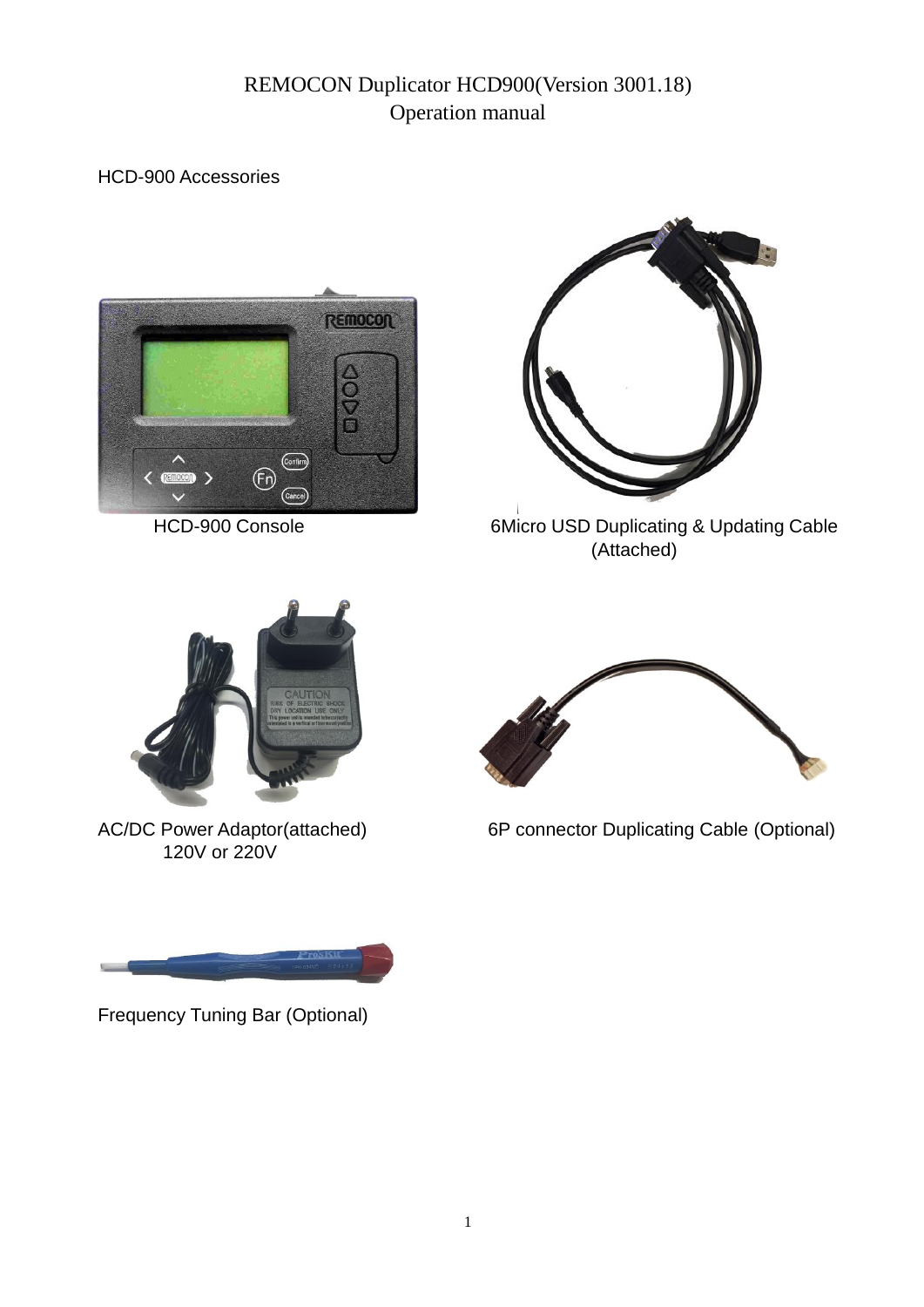

- 1. Plug in the power adapter into power outlet and push power switch on.(Fig.1) Caution: Do not put the duplicator on the metal surface while operating, and keep interference(mobile phone, router....) away while operating.
- 2. LCD screen displays Main Menu.(Fig. 2)



Remark: Press  $\triangle$  &  $\triangle$  to move highlight to desired mode and press **Confirm**. If you would like to return to MAIN MENU after entering, press **Cancel** .

## 3. Function instruction

**3-1. Frequency Meter** (Fig. 3)

3-1-1. Func.: Read transmitting frequency from remote controls.

3-1-2. Hold the remote control one hand near the *Test Area* of HCD900, and press any button of the remote control. The "Measuring" keeps flashing and "signal strength bar" changes while reading the frequency; Slightly move the position of the remote control until you get the longest signal bar to ensure you can get most correct frequency.(Fig. 4)

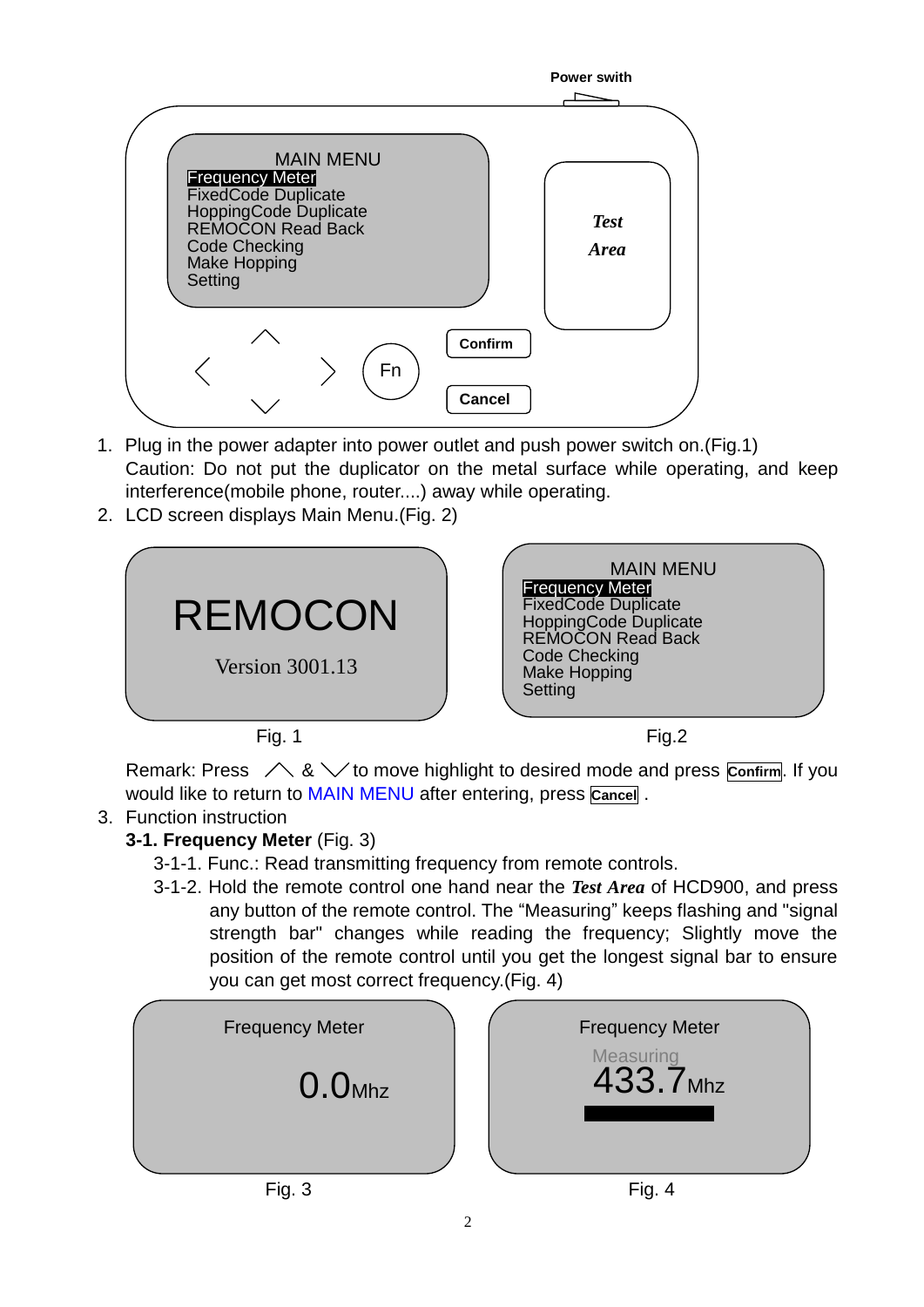3-1-3. If there are some high frequencies around you to interfere the reading of the frequency, you can change your Meter to low frequency Mode(LCD displays "LF" on screen, Fig.5) by pressing "Fn" and "Confirm" at the same time. Under Low frequency mode, it will only detect frequency under 600MHz.



Fig. 5

**3-2. Fixed Code Duplicate:** No.1 to No. 5 are for frequency band 1, and No. 6 to No.10 are for frequency band 2(for dual frequency remotes).



9 key spaces remain Processing Ready

1





Fig. 8

- 3-2-1. Func.: Read and duplicate fixed code from original remote control into REMOCON remote control. It provides 10 channels for programming. (Fig. 6)
- 3-2-2. Places original transmitter near the *Test Area* of HCD900.
- 3-2-3. Press and holding  $1<sup>st</sup>$  button of original remote control, LCD screen displays "Processing". Release the button when you hear a beep. Now the frequency and type of remote of original remote is shown above the channels, and the code of the  $1<sup>st</sup>$ button of original remote has been read successfully.(Fig. 7)

3-2-4. Repeat step 3-2-3. until all buttons of original remote control have been read by HCD900.(Fig. 8) [Note: for dual frequency remotes RMC-552, RMC-556 & RMC-558: channel 1 to 5 are for buttons 1 to 5 when the switch position is "Up", and channels 6 to 10 are for buttons 1 to 5 when the switch position is "Down"; for RMC-558C: opposite to above]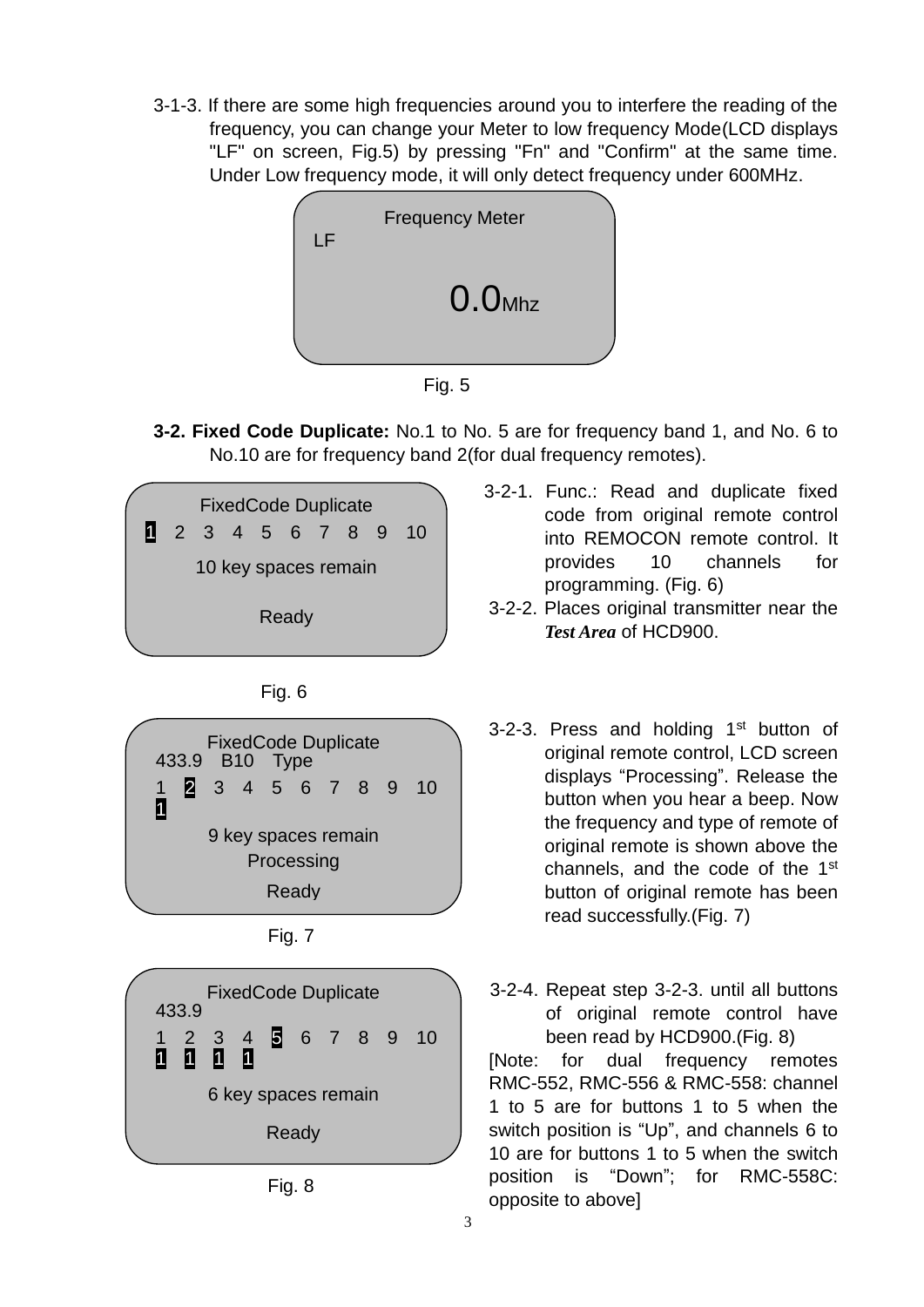

Fig. 9

- 3-2-5. (Only for dual frequency remote) After all keys of 2 remotes with different frequencies has been read by HCD-900, press  $\langle 8 \rangle$  to move highlight to channel  $1 \sim 5$  and channel  $6 \sim 10$  and to choose the right frequency bands on REMOCON remote by pressing  $\triangle$  $\& \searrow$  (Fig. 9)
	- 3-2-6. Press **Confirm** to enter duplicating mode, the LCD displays as Fig. 10

into REMOCON remote controls.

3-2-7. Connects B or C type REMOCON remote control to HCD900 by using attached duplicating cable. Fig. 10 3-2-8. Press **Confirm** to program the code into REMOCON remote control. LCD displays duplication result as **Programming Success** or **Programming Failure**.(Fig. 11) *Notice: if the original remote belongs to C type but you connect a B type REMOCON remote, the LCD screen will display "Please Use C Remote" and please connect* a C type REMOCON remote and retry. The same state of Fig.11 **3-3. Hopping Code Duplicate:**(Fig. 12) 3-3-1. Func.: Read and duplicate hopping code from original remote controls FixedCode Duplicate 433.9 1 2 3 4 5 6 7 8 9 10<br>**1 1 1 1 1** 1 1 6 key spaces remain Please Connect Remote FixedCode Duplicate 1 2 3 4 5 6 7 8 9 10 1 1 1 1 6 key spaces remain Programming success HoppingCode Duplicate 1 2 3 4 5 6 7 8 9 10 10 key spaces remain

Please enter 1st code

Fig. 12

**Attention:** Some brands of hopping code remote controls were required to input "seed code" before going to next step. To input "seed code", please follow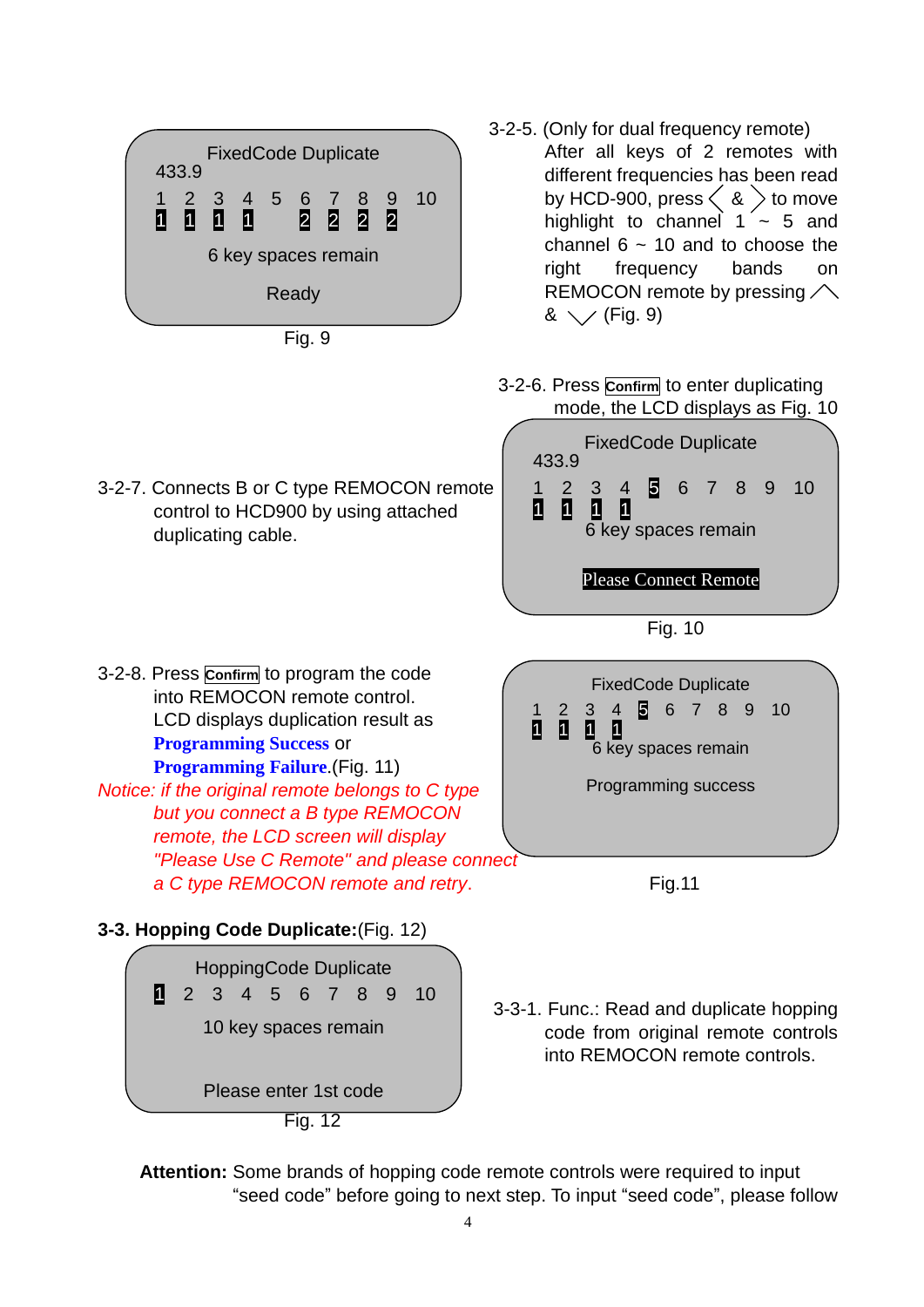the steps below:

- a. Touch Fn &  $\vee$  simultaneously.
- b. LCD displays "Receiving seed code".(Fig. 13)
- c. You can probably find the seed code button on the rear of original remote control. It might be hidden in an eyelet. If so, you need a acicular object to poke it for transmitting the seed code.
- d. The LCD displays (Fig. 14) when the "seed code" was received.



*Notice: Don't set up the same serial number with the original remote; Otherwise, you will have problem using 2 remotes at the same time(The original one will be out of sync with the receiver).* 

3-3-5. Press **Confirm** , the LCD displays as Fig. 17. Now the 1<sup>st</sup> button has been stored successfully

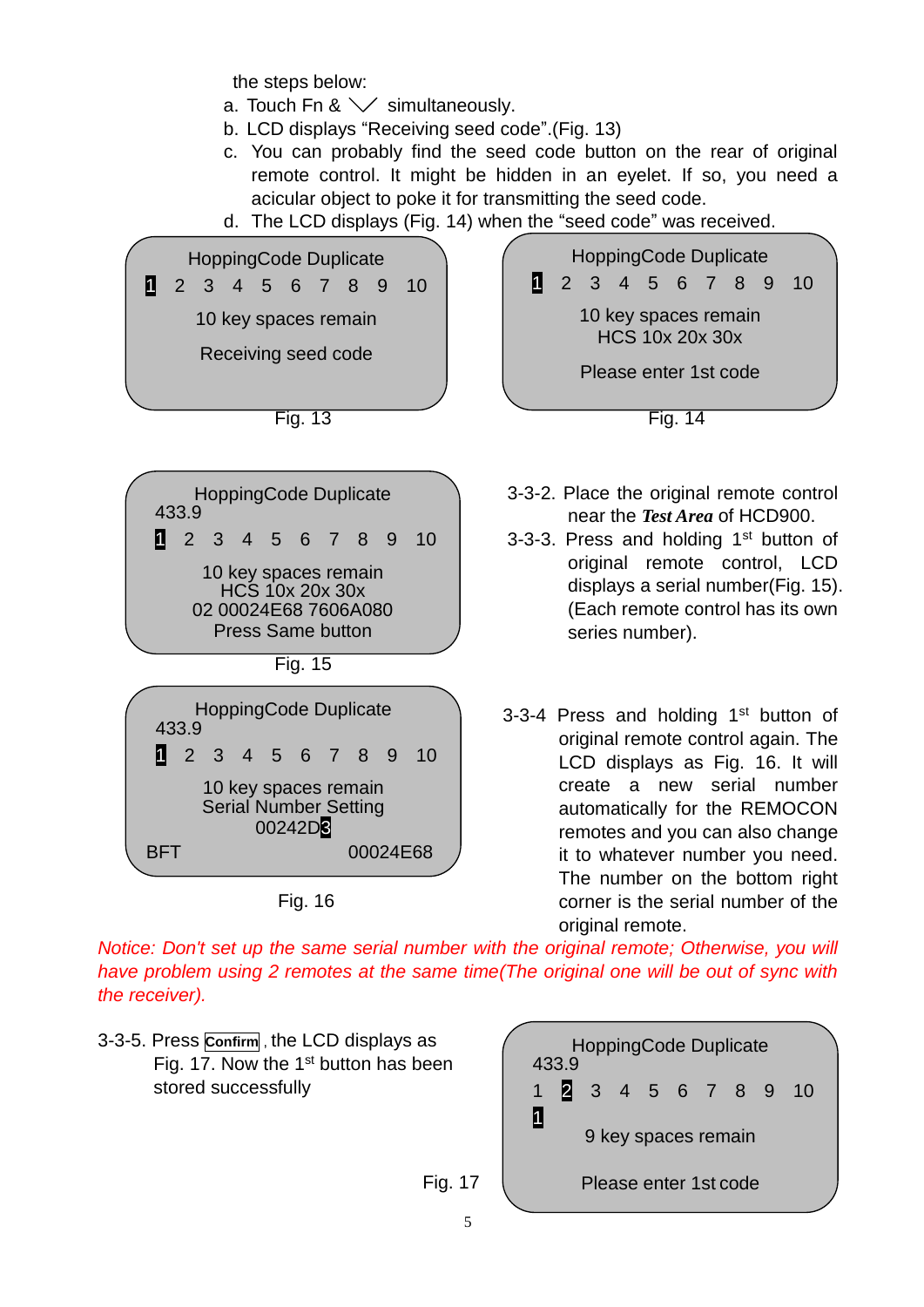- 3-3-6. Press and holding 2nd button of original remote control, LCD displays as (Fig. 18)
- 3-3-7. Repeat step 3-3-6. to store other buttons of original remote control.

| and holding 2nd button of original<br>e control, LCD displays as (Fig. 18) | <b>HoppingCode Duplicate</b><br>433.9 |  |                       |  |  |         |                     |                    |  |
|----------------------------------------------------------------------------|---------------------------------------|--|-----------------------|--|--|---------|---------------------|--------------------|--|
|                                                                            |                                       |  |                       |  |  |         |                     | 2 3 4 5 6 7 8 9 10 |  |
| at step 3-3-6. to store other buttons<br>ginal remote control.             | 1                                     |  |                       |  |  |         | 8 key spaces remain |                    |  |
|                                                                            |                                       |  | Please enter 1st code |  |  |         |                     |                    |  |
|                                                                            |                                       |  |                       |  |  | Fig. 18 |                     |                    |  |

3-3-8. If the frequency that HCD-900 detects(LCD displays on the upper left corner) is not

correct, you can revise the frequency for one button or all buttons as below:

- 3-3-8-1. Move the highlight to the channel that you would like to revise the frequency, and then press Fn and  $\geq$  at same time. (Fig. 19)
- 3-3-8-2. Press  $\langle$  and  $\rangle$  to move the "! " to different position above the frequency and press  $\triangle$  and  $\vee$  to adjust the value of the frequency.(Fig. 20)
- 3-3-8-3. Move "!" to the last position and you can select to revise frequency for only one button(the channel where the highlight is) or all buttons.(Fig. 21)









3-3-8-4. Press**Confirm** then the revision of frequency is done.

**Attention: You can also revise the frequency by the same way in FixedCode Duplicate Mode.**

- 3-3-9. Connect the H series or BHS/CHM/CHML new series REMOCON remote control to HCD900 by using attached duplicating cable.
- *Notice: 1)if the original rolling code remote uses new IC format that H3/BHS/CHM does not*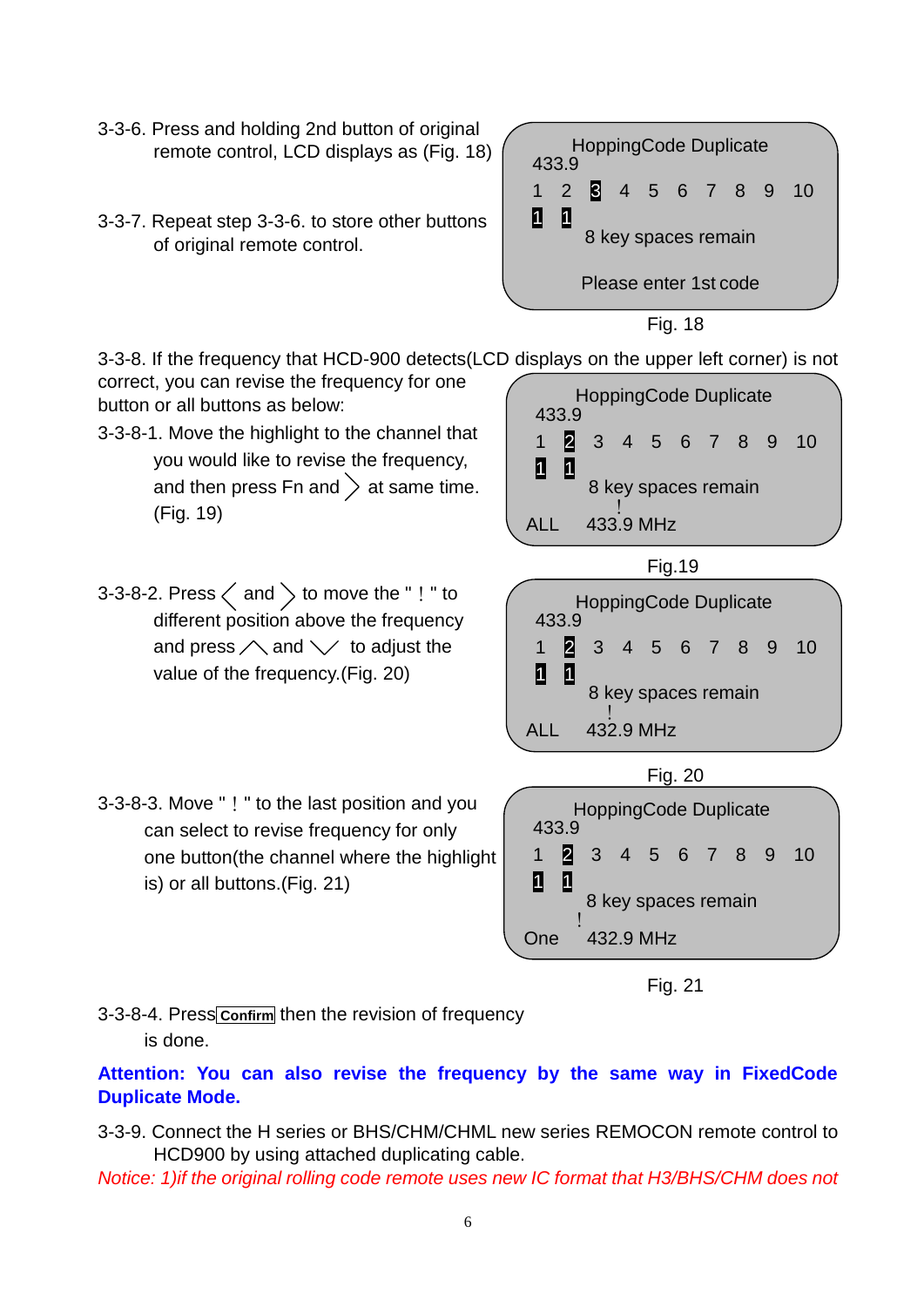*support, the LCD screen will display "Please Use CHMLRemote" so please connect a H4 IC remote or CHML REMOCON remote and retry. 2) H4 IC remotes(RMC-275HS*Ⅱ*, RMC-555HS*Ⅱ*, RMC-105HS*Ⅱ*-2K)only work with HCD-900 newer than version 3001.16*

- 3-3-10. Press **Confirm** to program the code into REMOCON remote control.
- 3-3-11. LCD displays duplicating result as **Programming Success** or **Programming Failure**. (Fig. 22)



#### **3-4. REMOCON Read Back (For Fixed Code remote)** Fig. 22

 3-4-1 Func.: To read the code from REMOCON remote control, and reduplicate the code into other REMOCON remote controls.

|                                                                                                                                                                 | -57     |
|-----------------------------------------------------------------------------------------------------------------------------------------------------------------|---------|
| MAIN MENU<br><b>Frequency Meter</b><br><b>FixedCode Duplicate</b><br>HoppingCode Duplicate<br><b>REMOCON Read Back</b><br>Code Checking<br><b>Remote Report</b> | Fig. 23 |
|                                                                                                                                                                 |         |
| <b>FixedCode Duplicate</b>                                                                                                                                      |         |
| 6 key spaces remain                                                                                                                                             |         |
| Ready                                                                                                                                                           | Fig. 24 |

3-4-2. Be sure to connect REMOCON remote control(existing code) to HCD900 by using attached duplicating cable before entering "REMOCON Read Back" mode. (Fig. 23)

- - 3-4-3. Move highlight to "REMOCON Read Back" mode, press **Confirm** to start reading. The LCD displays as Fig. 24.

3-4-4. Replace the remote control by a new REMOCON remote control and touch **Confirm**. LCD displays duplication result as **Programming Success** or **Programming Failure.**

**3-5. Code Checking**(Fig. 25)



3-5-1. Func.: There are 2 functions in this mode: First is to verify whether the fixed code duplication has been done successfully or not; Second is to identify your existing remote control is fixed code or hopping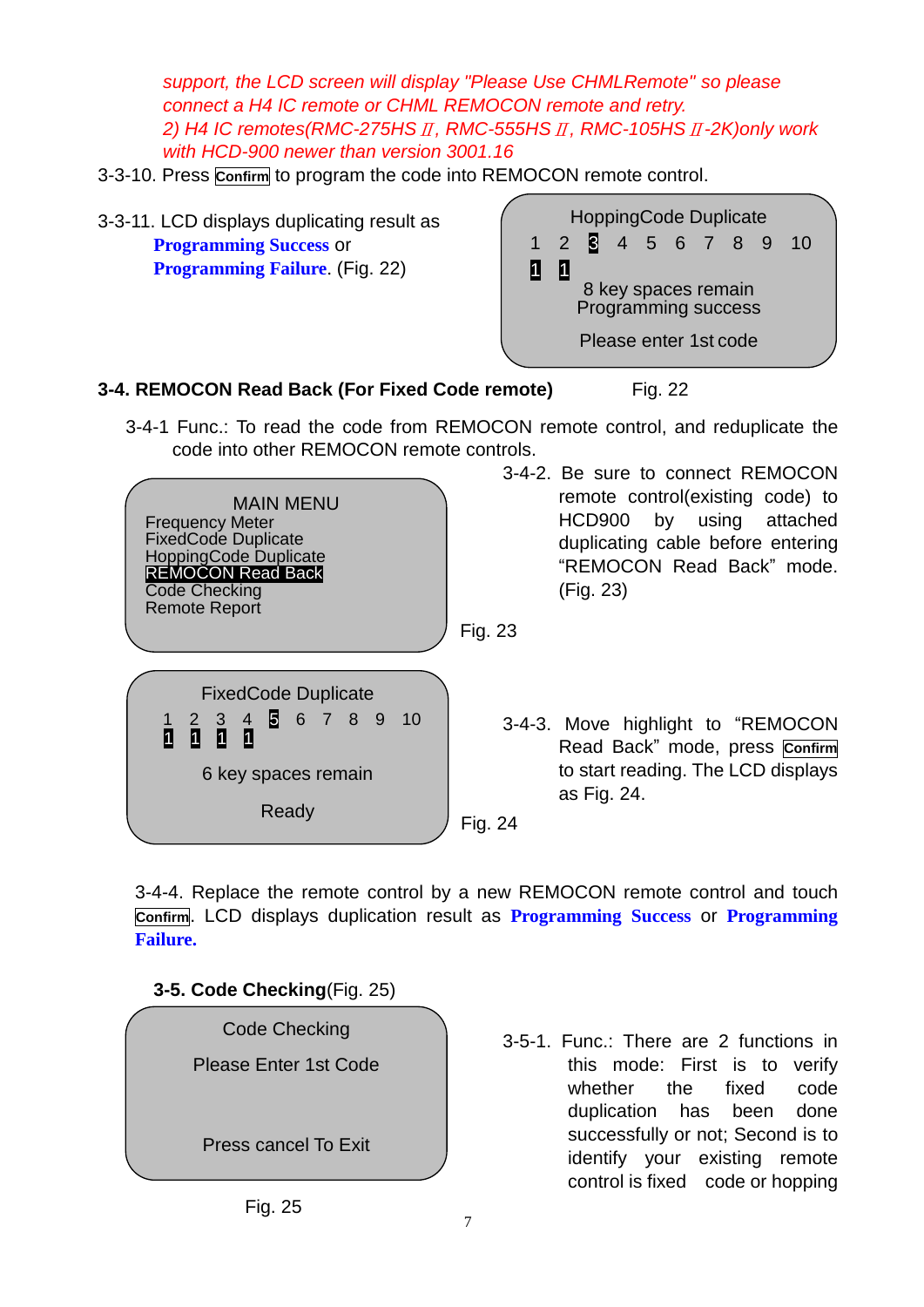code.

Code Checking

Press Same button

Press cancel To Exit

Fig. 26

Code Checking

Please Enter 1st Code

99.2 Percent Matched Press cancel To Exit

3-5-2. **To verify if the duplication has been done successfully**, press 1<sup>st</sup> button of original fixed code remote control till you hear a beep.

3-5-3 The LCD appears "Processing" and goes to Fig. 26.

3-5-4. Press 1<sup>st</sup> button of the duplicated remote, HCD900 starts to check the contrast, and then shows the similarity percentage.(Fig. 27)

 Fig. 27 3-5-5. Follow steps 3-5-2, 3-5-3 &3-5-4 to verify other buttons.

## **Attention: The qualified duplication requires at least 90% similarity.**

#### 3-5-6. **To identify whether the remote control is fixed code or hopping code**, press 1st button of the remote control. (Fig. 25)

- 3-5-7. The LCD appears "Processing" and goes to Fig. 26.
- 3-5-8. Press the same button again. HCD900 starts to check the contrast, and then shows the similarity percentage.(Fig. 27)
- 3-5-9. Hopping code remote control will show 0.0 percent matched.

## **3-6. Make Hopping(for Hopping Code remote)**

 3-6-1. Func.: Regenerate Rolling code remote brands without the existing of original rolling code remote controls. (This function can only be used to create original remotes with *HCSxxx IC formats* and original remotes *without seed code*; if you would like to regenerate original remote brands with other IC format and original remotes *with seed code*, please use our HCD-900line).

|                  | <b>Make Hopping</b> |
|------------------|---------------------|
| PAGE             |                     |
| <b>NiceSmile</b> |                     |
| Neo              |                     |
| <b>GiBiDi</b>    |                     |
| FADIN            | ΩO                  |
|                  |                     |

 $3$ -6-2. Press  $\langle$  and  $\rangle$  to choose PAGE or 1 so that you can select brand "Page by page" or" brand by brand". (Fig. 28)

Fig. 28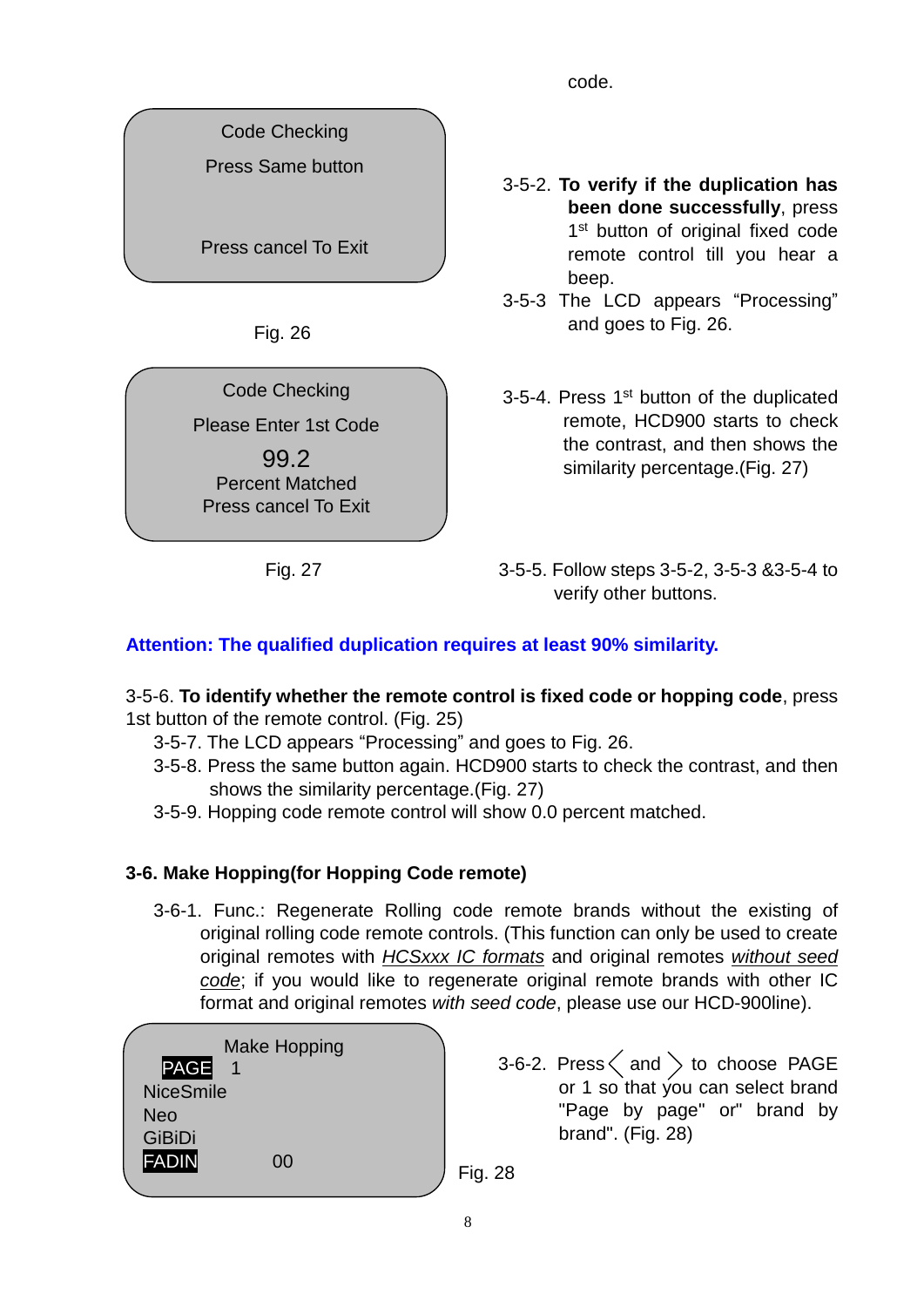

#### **3-7. Setting**

3-7-1. Func.: See relative information or change the setting.

|           | Setting |  |
|-----------|---------|--|
| Version   | 300113  |  |
| Boot V    | 0101    |  |
| Z point   | 300113  |  |
| HCD900 SN | 100042  |  |
|           |         |  |
|           |         |  |
|           |         |  |

3-7-2. You can see the version number and production serial number of your HCD-900 after entering setting mode.(Fig. 33)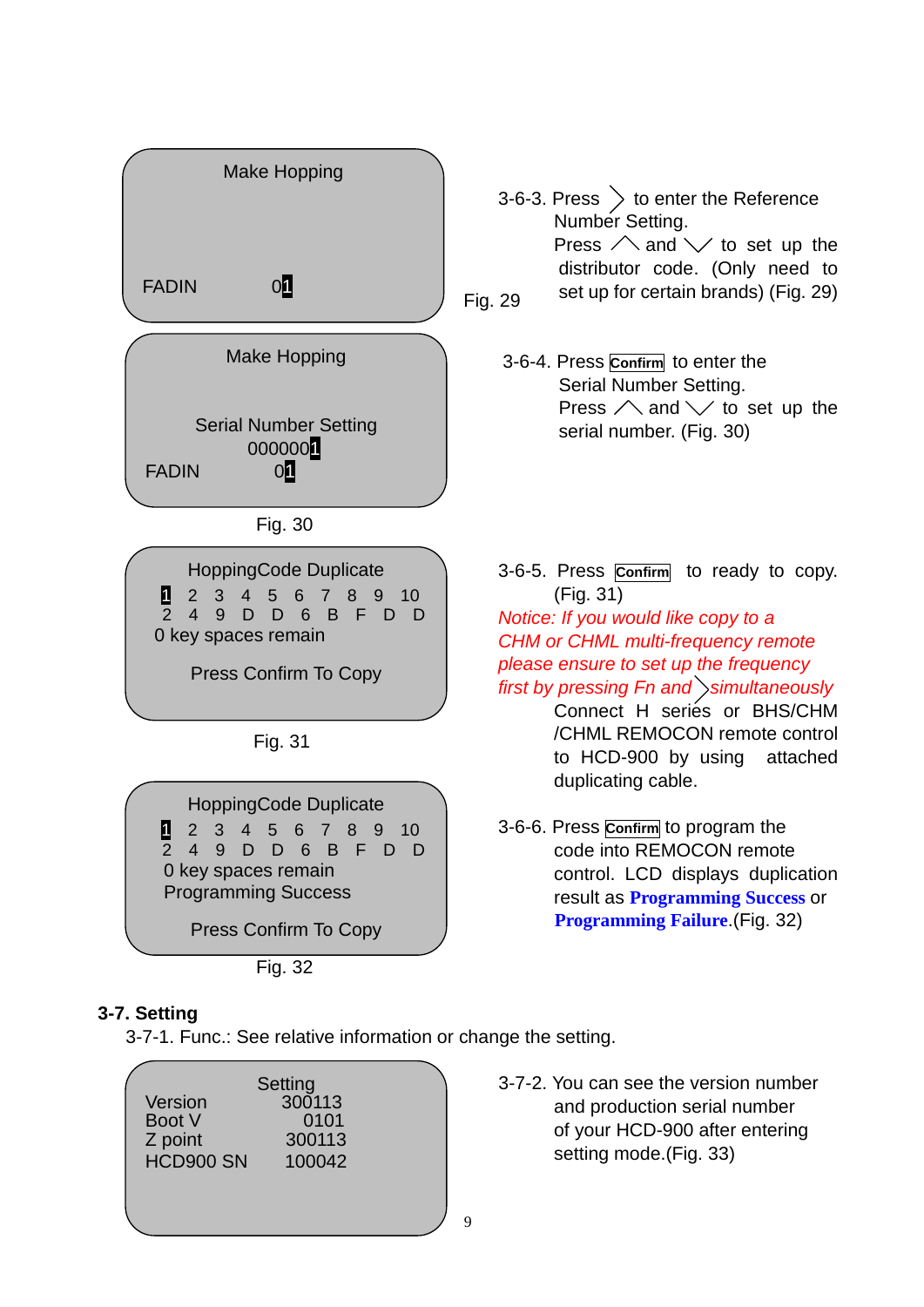

.



Random3 3-7-3. Press  $\swarrow$  and you will enter the  $\begin{array}{c|c} \text{indom}3 & \text{is} \end{array}$  setting page as Fig. 34. Press and  $\vee$  to select the project and  $\rho_N$  |  $\rho$  | press  $\rangle$  to change the parameter

Fig. 34

\*\*\*\*\*\*\*\*\*\*\*\*\*\*\*\*REMARK\*\*\*\*\*\*\*\*\*\*\*\*\*\*\*\*\*\*

- 1. If the REMOCON remotes you prepare to copy the original remotes uses **3V battery**, please connect it to our HCD-900 by duplicating cable in advance before you enter FixedCode Duplicate mode or HoppingCode Duplicate mode.
- 2. **How to transmitting Seed Code from a REMOCON remote** after copy:
	- 1) If there is only one Seed code for this remote: Press any 3 buttons at the same time.
	- 2) If there are respective Seed codes for each button: Press the rest 3 buttons. Example: If you would like to transmit the Seed code for button 1, press button 2, 3 and 4 at the same time; If you would like to transmit the Seed code for button 2, press button 1, 3 and 4 at the same time.
	- 3) Only channel  $1 \sim 4$  support Seed code, so don't copy the remotes with Seed code to Channel  $5 \approx 10$ .

### 3. **Special rule for RMC-255CHM & RMC-255CHML**:

 If you would like to copy both fixed code remotes & rolling code remotes into RMC-255CHM or RMC-255CHML by HCD-900, please ensure to copy fixed code remotes first(in FixedCode Duplicate mode) and then copy rolling code remotes(in HoppingCode Duplicate mode). If you do it reversely, the rolling code programmed will be covered by fixed code you copy later.

4. **After copy, how to trigger the "One button self-programming" function for RMC-275HS**Ⅱ**, RMC-555HS**Ⅱ **& RMC-105HS**Ⅱ**-2K to program them to the receiver?**

Keep pressing the button you would like to program to the receiver until you hear a "Click" sound from the receiver. After you keeps pressing the button for around 7 seconds, the LED will start to flash, do not release the button until the whole programming process is finished.

### 5. **How to transmit channel 5 ~ 10 by pressing the combination buttons of REMOCON remote:**

Channel 5: by pressing button 3 & button 4 simultaneously

Channel 6: by pressing button 1 & button 2 simultaneously

Channel 7: by pressing button 1 & button 3 simultaneously

Channel 8: by pressing button 1 & button 4 simultaneously